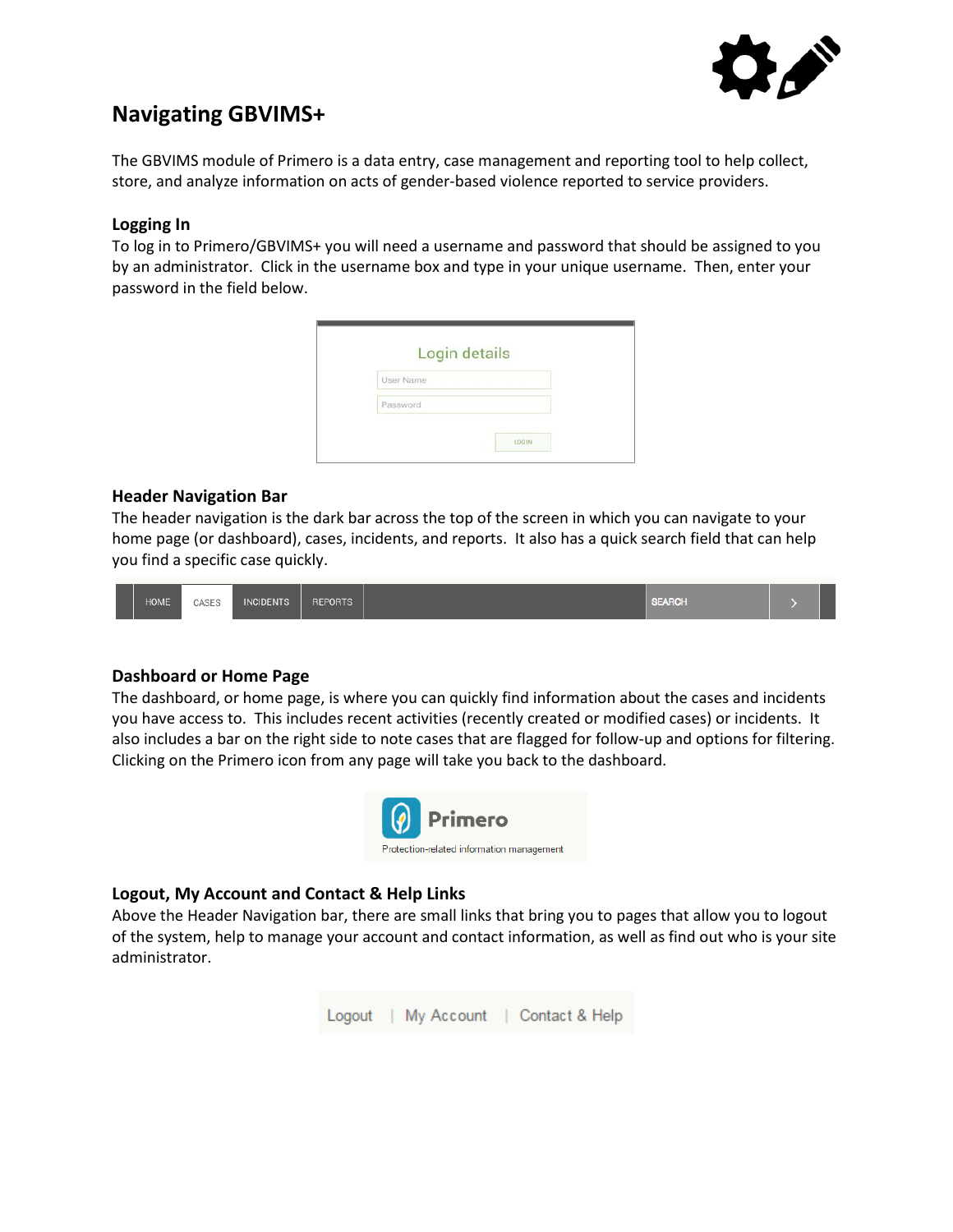#### **List View**

When you want to see a list of the cases or incidents you have access to, click on 'cases' or 'incidents' from the header navigation to see a list. This list view can be filtered (see the right side panel) and/or sorted by column.

|                      | Displaying cases 1 - 20 of 34 in total |            |            | <b>FLAG</b>                        | $ACTIONS \rightarrow$           |              | <b>NEW CASE</b>                | <b>FILTER:</b><br><b>APPLY FILTER</b><br><b>*</b> Clear Filters      |  |
|----------------------|----------------------------------------|------------|------------|------------------------------------|---------------------------------|--------------|--------------------------------|----------------------------------------------------------------------|--|
|                      | ID#                                    | <b>AGE</b> | <b>SEX</b> | <b>REGISTRATION</b><br><b>DATE</b> | <b>CASE OPEN</b><br><b>DATE</b> | <b>PHOTO</b> | <b>SOCIAL</b><br><b>WORKER</b> | <b>FLAGGED:</b><br>Flagged?                                          |  |
| $\Box$               | 805A6BA                                | 17         | Female     | 12-Feb-2015                        | 12-Feb-2015                     |              | primero gbv                    | FIELD/CASE/SOCIAL WORKER:                                            |  |
| $\Box$               | F7BE4C3                                | 13         | Female     | 28-Oct-2014                        | 19-Dec-2014                     |              | primero gbv                    | $\Box$ mgriggs<br>primero<br>primero cp                              |  |
| $\Box$               | 17308AF 2                              | 31         | Female     | 20-Oct-2014                        | 20-Oct-2014                     |              | primero gbv                    | primero gbv<br>primero mgr cp                                        |  |
| $\Box$               | 28C8C5F                                | 17         | Female     | 29-Sep-2014                        | 19-Dec-2014                     |              | primero gbv                    | primero mgr gbv<br>primero mgr mm<br><b>STATUS:</b><br><b>Ø</b> Open |  |
| $\qquad \qquad \Box$ | 9FF2B35                                | 16         | Female     | 29-Sep-2014                        | 19-Dec-2014                     |              | primero qbv                    |                                                                      |  |
| $\qquad \qquad \Box$ | 530C315                                | 12         | Female     | 11-Sep-2014                        | 19-Dec-2014                     |              | primero gbv                    | Closed<br><b>Transferred</b>                                         |  |
| $\Box$               | A0F8073                                | 14         | Female     | 19-Sep-2014                        | 19-Dec-2014                     |              | primero gbv                    | <b>Duplicate</b><br><b>AGE RANGE:</b><br>$\Box$ 0-5<br>$\Box$ 6-11   |  |
| $\Box$               | 193FE0B                                | 15         | Female     | 19-Sep-2014                        | 19-Dec-2014                     |              | primero gbv                    |                                                                      |  |
| $\Box$               | 9515233                                | 11         | Female     | 19-Sep-2014                        | 19-Dec-2014                     |              | primero gbv                    | $\Box$ 12-17<br>$\Box$ 18+                                           |  |
| $\qquad \qquad \Box$ | B81EC9E                                | 83         | Female     | 09-Dec-2014                        | 19-Dec-2014                     |              | primero gbv                    | SEX:<br><b>Male</b>                                                  |  |
| $\Box$               | 4C3F0E9                                | 15         | Male       | 28-Oct-2014                        | 19-Dec-2014                     |              | primero gbv                    | <b>E</b> Female                                                      |  |

## **Action Buttons and Anchored Header**

The action buttons are located just below the header navigation bar. In what is called **the Anchored Header**, meaning it stays at the top of the screen when scrolling. This allows users to perform an action on an individual case or multiple cases. The possible actions, depending on your permission, include:

- Flag
- Export
- Import
- Transfer
- Refer
- Save
- Cancel

## **Filtering**

You can filter the list view to narrow down to a case or cases. For example, you can filter the list to show not only if a case has certain characteristics but contains specific information within those characteristics as well. For example, you can filter by females only, but you can also filter by specific type of violence, and the incident report date range. The filter is on the right side navigation panel under the list view.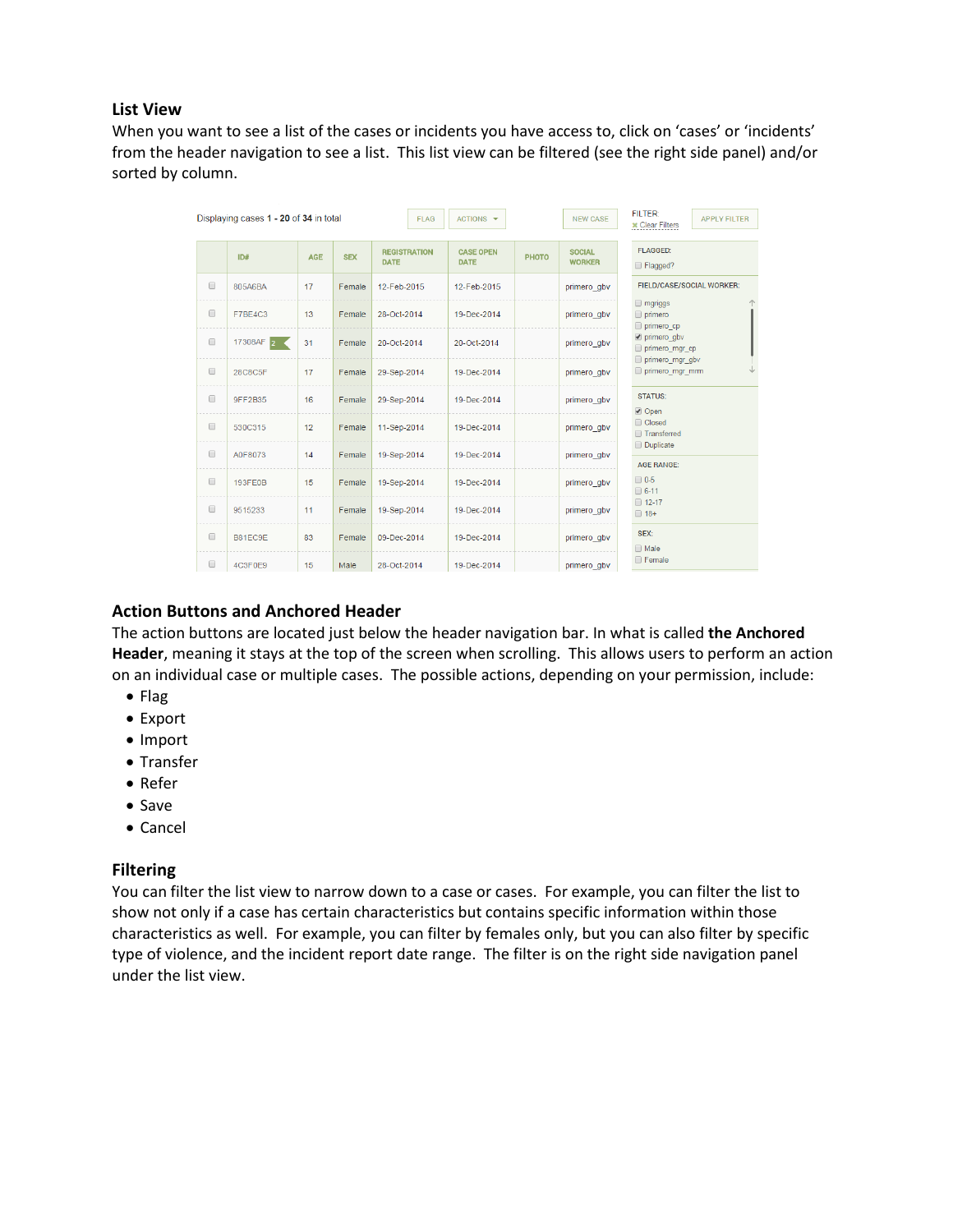| <b>FILTER:</b><br><b>APPLY FILTER</b><br><b>*</b> Clear Filters                                                       |  |  |  |  |  |
|-----------------------------------------------------------------------------------------------------------------------|--|--|--|--|--|
| <b>FLAGGED:</b>                                                                                                       |  |  |  |  |  |
| $\Box$ Flagged?                                                                                                       |  |  |  |  |  |
| <b>FIELD/CASE/SOCIAL WORKER:</b>                                                                                      |  |  |  |  |  |
| $\Box$ mgriggs<br>$\Box$ primero<br>primero cp<br>primero gbv<br>primero mgr cp<br>primero mgr gbv<br>primero_mgr_mrm |  |  |  |  |  |
| <b>STATUS:</b>                                                                                                        |  |  |  |  |  |
| <b>Ø</b> Open<br>Closed<br>□ Transferred<br><b>Duplicate</b>                                                          |  |  |  |  |  |
| <b>AGE RANGE:</b>                                                                                                     |  |  |  |  |  |
| $\Box$ 0-5<br>$\Box$ 6-11<br>$\Box$ 12-17<br>$\Box$ 18+                                                               |  |  |  |  |  |

## **Quick Search**

Quick Search refers to the search field in the header navigation bar. From here you can type in your search and return a list of possible matches. This is useful when searching for a specific name or case ID. After searching, you can filter results further.



# **Creating a New Case or Incident**

When creating a new survivor entry (either by clicking new case from the 'cases' page or new incident from the 'incidents' page) the system will open a page for you to enter information. TIP: if you are planning to create a new case and a new incident for the same survivor, enter the case first and create the incident from inside the case to ensure the two are linked in the system.



To edit an existing record (to correct an error or add new informaiton), you can click on the case, and will be brought to a page that allows you to first view the case. From here, you can view all the data and the forms you have access to for that record. To edit the record, you need to click on the 'edit' button.